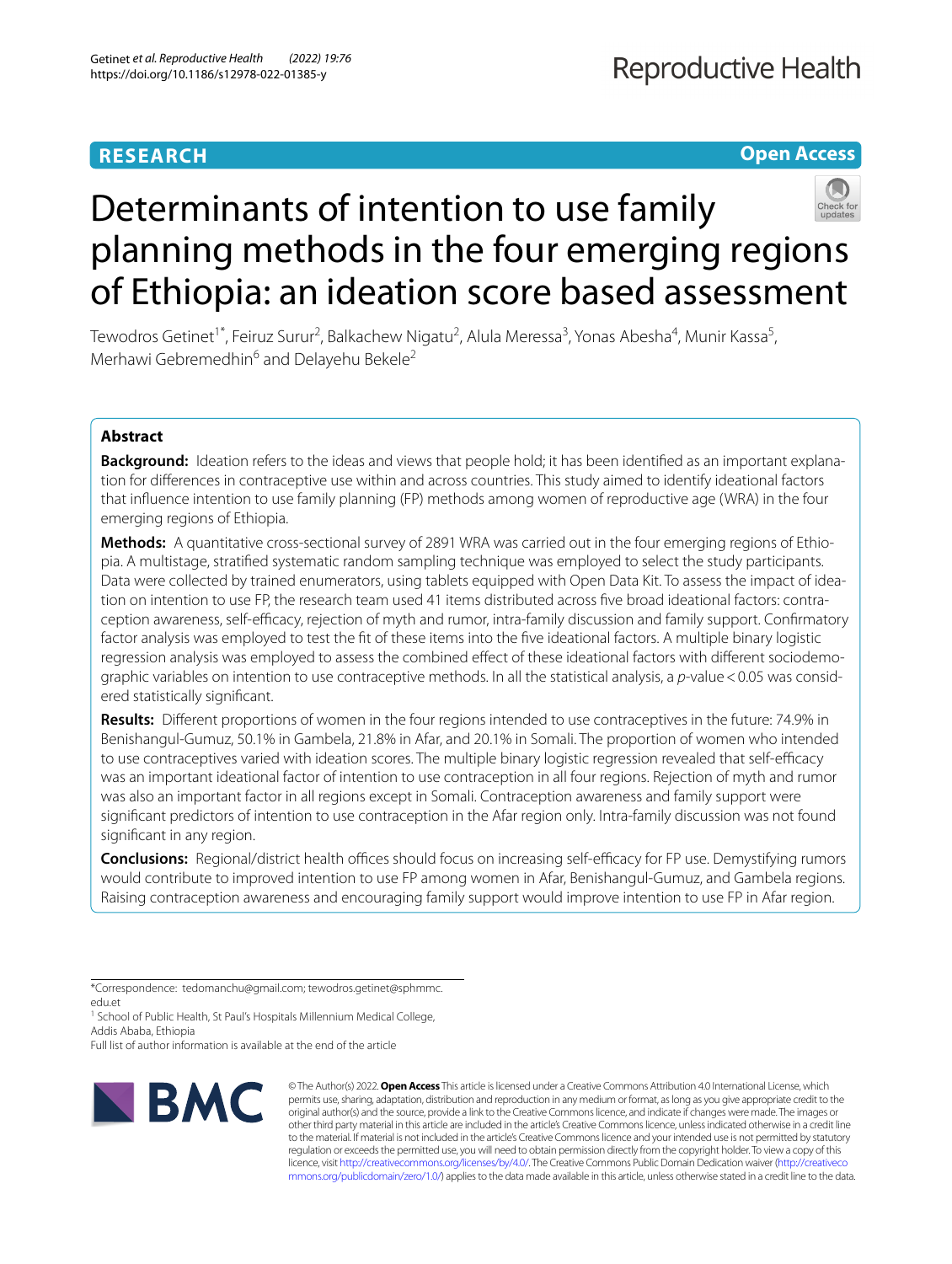# **Plain English summary**

Contraceptive use shows sizeable diferences within and across Ethiopia, and the situation is worsening in the country's emerging regions (Afar, Benishangul-Gumuz, Gambela, and Somali). Little or no progress in expanding access to family planning (FP) services in these emerging regions has been observed over the past years. Reasons for the disparity and the psychosocial factors expected to afect uptake of contraceptives are not clearly identifed in Ethiopia's emerging regions.

In this study, we explored intention to use family planning in the future and the impact of ideation on this intention among 2891 women of reproductive age in the four emerging regions of Ethiopia. Ideation is the concept that people's actions are infuenced strongly by their beliefs, ideas, and feelings (''ideational factors'') and provides a framework to understand behaviors, including contraceptive behavior. This study indicates that women's intention to use FP in the future increases with increases in their ideational factors: contraception awareness, self-efficacy, rejection of myth and rumor, intra-family discussion and family support. Findings from this study should inspire health officials to focus on the psychosocial factors to close the disparity and improve contraceptive utilization.

**Keywords:** Ideation, Confrmatory factor analysis, Family planning, Ethiopia

# **Background**

Ethiopia has recorded signifcant progress in improving its population's access to family planning (FP). According to the Ethiopian demographic health surveys (EDHS), contraceptive prevalence rate (CPR) has increased from 8% in 2000 to 36% in 2016, a fvefold increase [\[1–](#page-9-0)[4\]](#page-10-0). At the same time, unmet need, meaning the proportion of fecund women who are not using contraception but who wish to postpone their next birth or stop childbearing altogether, decreased from 37% in the 2000 EDHS to 22% in 2016 [\[1–](#page-9-0)[4\]](#page-10-0). Knowledge about FP methods is near universal, with 98.3% of women surveyed able to identify at least one modern contraceptive method  $[4]$  $[4]$ . The country has also massively expanded health care facilities and the Federal Ministry of Health (FMoH) estimated that 90% of the population had access to health care in 2011  $[5]$  $[5]$ . The most recent service provision survey estimated that 87% of health facilities (excluding health posts) ofered modern family planning methods [\[6\]](#page-10-2).

Ethiopia set ambitious targets for the year 2020 to increase the CPR to 55%, reduce the total fertility rate from 4.1 in 2018 to 3, and decrease the unmet need for FP to 10% [\[7](#page-10-3)]. Despite overall progress in decreasing in the unmet need for FP, there is substantial inequality in FP access across population groups due to socioeconomic, education and place of residence factors [[7\]](#page-10-3). There are also sizeable cross-regional differences in contraceptive use, and little or no progress in expanding access to FP services in the four emerging regions (Afar, Benishangul-Gumuz, Gambela, and Somali) has been observed over the past years [[1–](#page-9-0)[4\]](#page-10-0). Afar and Somali in particular lag behind national contraceptive prevalence with rates of modern contraceptive use of 12% and 1%, respectively. Contraceptive prevalence in Benishangul-Gumuz (28%) and Gambela (35%) is closer to the national average  $[4]$  $[4]$ . Reasons for the disparity and psychosocial factors that expect to afecting uptake of contraceptives are not clearly identifed in Ethiopia's emerging regions.

Globally, factors beyond access to family planning and health services have been shown to afect rates of contraceptive use. These factors may include socioeconomic and cultural determinants, household factors such as partner's attitude and support, and individual determinants including knowledge and attitudes toward FP.

Ideation provides a lens through which these individual level factors may be explored. Ideation is the concept that people's actions are infuenced strongly by their beliefs, ideas, and feelings (''ideational factors''); it provides a framework to understand behaviors, including contraceptive behavior [[8\]](#page-10-4). Some studies have posited ideational change to be a key factor in the second demographic transition in Europe [\[9](#page-10-5), [10\]](#page-10-6) and in recent fertility declines in some less industrialized countries [\[11\]](#page-10-7). Ideation models have been used among demographers and public health experts to better understand how the individual psychosocial factors may infuence family planning use and contraceptive uptake  $[8, 12-15]$  $[8, 12-15]$  $[8, 12-15]$  $[8, 12-15]$ . The ideation model conceptualizes and structures the psychosocial factors of behavior, thus enabling a greater understanding of the multiple factors that determine family planning behaviors.

This study used Kincaid's modified version of ideation model, which links individual ideation with behavior, and the Ideation Model of Strategic Communication with Behavioral Change  $[16]$  $[16]$ . This model comprises three domains: cognitive, emotional, and elements of social interactions. The cognitive dimension includes the following psychosocial concepts: attitudes, knowledge, perceived risk, subjective norms, and self-image. The emotional domain includes preferences and self-efficacy. Finally, the social elements of ideation include social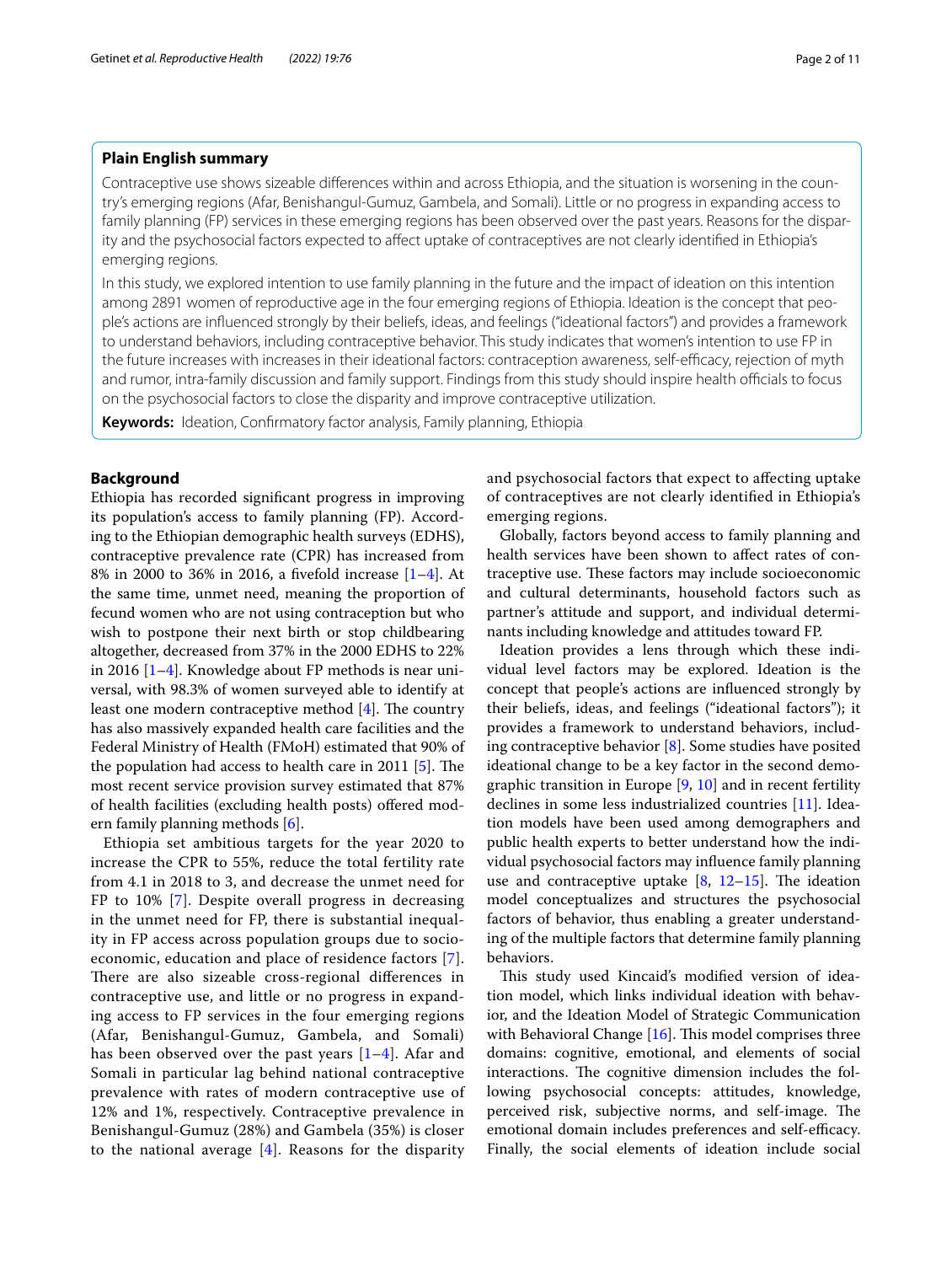support; social infuence; interpersonal communication (e.g., spousal communication); and personal advocacy  $[16–18]$  $[16–18]$  $[16–18]$  $[16–18]$ .

In this paper, using a modifed ideation model, we aimed to identify ideational factors that infuence intention to use FP methods among married and unmarried women of reproductive age (WRA) in the four emerging regions of Ethiopia.

# **Methods**

# **Study design, setting, and population**

A quantitative, cross-sectional survey was conducted among women age 15–49 years living in the four emerging regions of Ethiopia. Benishangul-Gumuz and Gambela are found in the western part of the country, and Afar and Somali are located in the eastern part of the country. These emerging regions are known for having lower population density, less developed infrastructure, and lower coverage of most health services relative to other parts of the country. Afar and Somali regions have a predominantly pastoralist population. These regions have the lowest FP uptake and a declining trend of FP use over the past 20 years [[1–](#page-9-0)[4](#page-10-0)]. Although Benishangul-Gumuz and Gambela have contraceptive use rates that are closer to the national average, little information is known about how these rates difer across urban and rural areas. The study was conducted over a period of five months (December 2017 to April 2018).

#### **Sample size determination and sampling**

The sample size for this survey was estimated separately for each of the four emerging regions, to ensure reliable information from each region, considering their unique sociocultural characteristics. The sample sizes in each region were determined by considering intention to use FP as key outcome indicator. Samples sizes totaled 683 for Afar, 805 for Benishangul-Gumuz, 678 for Somali, and 753 for Gambela.

Once we determined the sample sizes, a multistage random sampling technique was employed to select study participants. For the frst stage, we listed all districts for each region and used probability proportional to their size to randomly select 20% of the districts for inclusion in the survey. At the second stage, the survey team used the register of the households in the selected districts from the district administration and stratifed the households by rural/urban location. Household samples were proportionally allocated according to strata size and selected using systematic random sampling technique. For each randomly selected household, all eligible women were approached; if there was more than one eligible woman, one was randomly selected using a lottery method.

## **Study instruments and data collection**

We developed a semi structured questionnaire, using questions from the EDHS and other survey tools. To meet the additional objectives of the assessment ideation score on the intention to use FP methods, we convened a panel of experts (the authors plus other professionals in the area of reproductive health), asking them to focus on questions that would assist in determining the ideation score. The study variables include intention to use FP, age, educational status, marital status, place of residence (rural versus urban), occupation, religion, family income, prior use of contraceptive, partner's education, current number of children, attending religious service, and media exposure (radio and television). We also included questions on ideational factors (contraception awareness, self-efficacy, rejection of myth and rumor, intra-family discussion and family support), pre-coded with binary or 5-point likert scale responses. Because we included both married and nonmarried women, intention to use a modern contraception broadly defned as intent to use any modern contraceptive at any point in the future.

Trained enumerators collected the data using tablets programmed with Open Data Kit, an open-source application, on FP indicators from households. The original questionnaire was developed in English and then translated into the local languages (Afar, Amharic, Oromifa, Gambela, and Somali) and back translated to English to check for consistency. The software and tablets allowed for automatic uploads to a centralized data storage system. When instantaneous data submission was not possible (owing to poor connectivity), data were saved and uploaded once internet connectivity was reestablished.

# **Data analysis**

We analyzed the data using Statistical Package for the Social Sciences (SPSS) version 20. For each region, we calculated descriptive measures that characterize the study population and estimated the prevalence of intention to use FP for each region (Table [1\)](#page-3-0).

Additionally, we used the 41 ideation-measuring questions to explore the efect of personal ideation on intention to use contraceptives. For the 41 ideation measures, we converted all responses to binary form (0, 1) to generate an ideation score using a simple additive index to determine each participant women score out of a total of 41 points. In the conversion process, favorable responses/attitudes/perceptions were given 1 and the less favorable ones, including neutrals, were given 0. We further grouped these 41 items into fve ideational factors based on combination of interrelated ideation measuring variables through checking their reliability and interconsistencies using confrmatory factor analysis (CFA),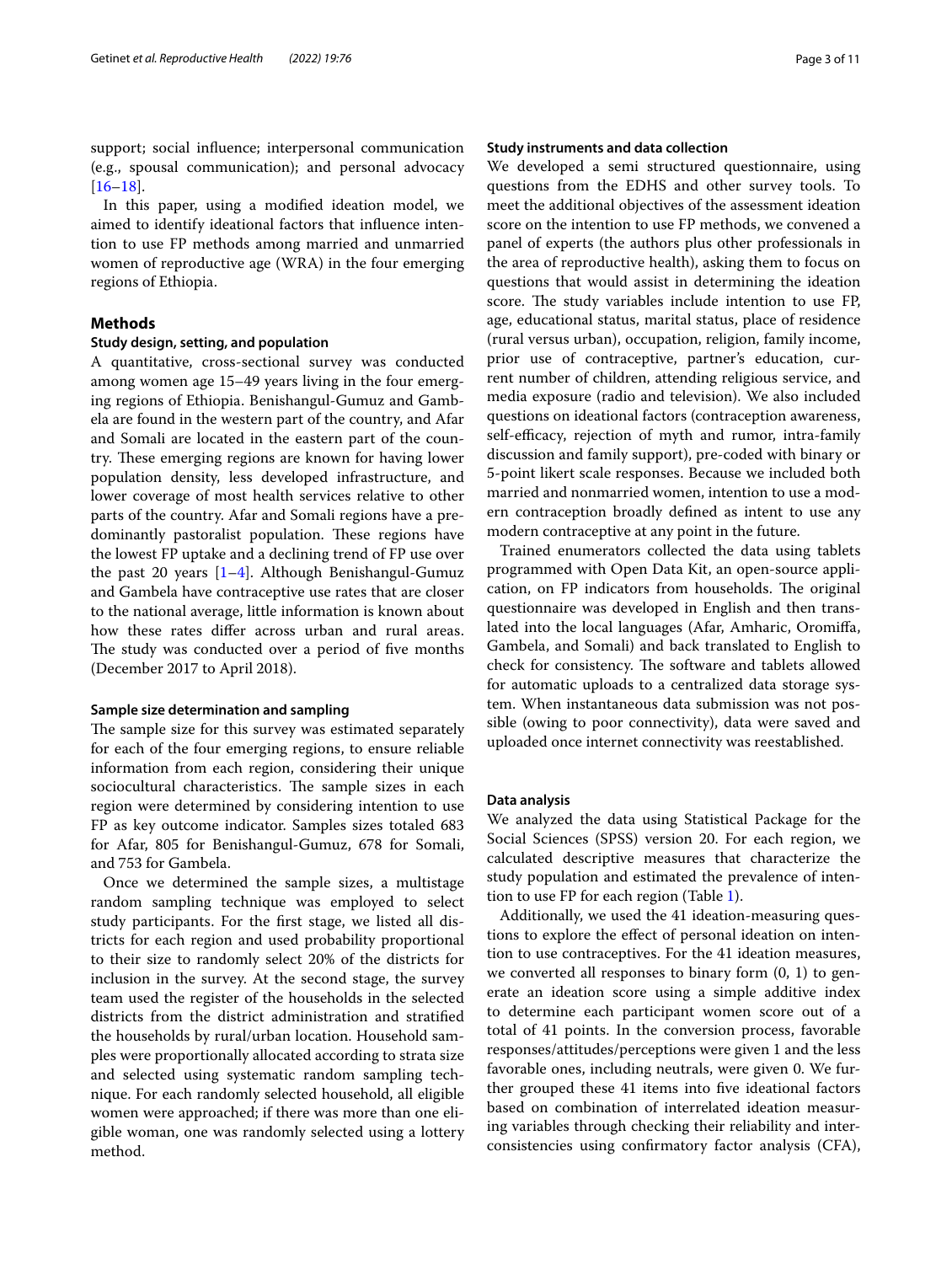# <span id="page-3-0"></span>**Table 1** Summary of the sociodemographic variables

| <b>Background characteristics</b> | <b>Study region</b>   |                                                              |                         |                      |                          |  |  |  |  |
|-----------------------------------|-----------------------|--------------------------------------------------------------|-------------------------|----------------------|--------------------------|--|--|--|--|
|                                   | Afar ( $n = 643$ )    | Benishangul-<br>Gambela ( $n = 752$ )<br>Gumuz ( $n = 794$ ) |                         | Somali ( $n = 702$ ) | Total ( $n = 2891$ )     |  |  |  |  |
| Residence                         |                       |                                                              |                         |                      |                          |  |  |  |  |
| Urban                             | 175 (27.2)            | 142 (17.9)                                                   | 224 (29.8)              | 215 (30.6)           | 756 (26.2)               |  |  |  |  |
| Rural                             | 468 (72.8)            | 652 (82.1)                                                   | 528 (70.2)              | 487 (69.4)           | 2135 (73.8)              |  |  |  |  |
| Education                         |                       |                                                              |                         |                      |                          |  |  |  |  |
| No education                      | 504 (78.4)            | 305 (38.4)                                                   | 219 (29.1)              | 497 (70.8)           | 1525 (52.7)              |  |  |  |  |
| Primary                           | 107 (16.6)            | 318 (40.1)                                                   | 279 (37.1)              | 95 (13.5)            | 799 (27.6)               |  |  |  |  |
| Secondary                         | 17(2.6)               | 93 (11.7)                                                    | 178 (23.7)              | 72 (10.3)            | 360 (12.5)               |  |  |  |  |
| Above secondary                   | 15(2.3)               | 78 (9.8)                                                     | 76 (10.1)               | 38 (5.4)             | 207 (7.2)                |  |  |  |  |
| Average age, in years (SD)        | 27.2 (6.66)           | 27.5 (8.17)                                                  | 25.04 (7.24)            | 27.16 (7.30)         | 26.85 (7.50)             |  |  |  |  |
| Partner's education               |                       |                                                              |                         |                      |                          |  |  |  |  |
| No education                      | 414 (64.4)            | 207 (26.1)                                                   | 170 (22.6)              | 359 (51.1)           | 1150 (39.8)              |  |  |  |  |
| Primary                           | 77(12)                | 238 (30)                                                     | 113(15)                 | 36(5.1)              | 464 (16.1)               |  |  |  |  |
| Secondary                         | 27(4.2)               | 97(12.2)                                                     | 125 (16.6)              | 57(8.1)              | 306 (10.6)               |  |  |  |  |
| Above secondary                   | 28 (4.4)              | 94 (11.8)                                                    | 181 (24.1)              | 53(7.5)              | 356 (12.3)               |  |  |  |  |
| Not applicable                    | 97 (15.1)             | 158 (19.9)                                                   | 163(21.7)               | 197 (28.1)           | 615(21.3)                |  |  |  |  |
| Marital status                    |                       |                                                              |                         |                      |                          |  |  |  |  |
| Never married                     | 142 (22.1)            | 102 (12.8)                                                   | 140 (18.6)              | 148(21.1)            | 532 (18.4)               |  |  |  |  |
| Married/cohabited                 | 478 (74.3)            | 636 (80.1)                                                   | 591 (78.6)              | 506 (72.1)           | 2211 (76.5)              |  |  |  |  |
| Divorced//widowed                 | 23(3.6)               | 56(7.1)                                                      | 21(2.8)                 | 48(6.8)              | 148(5.1)                 |  |  |  |  |
| Exposure to radio or TV           |                       |                                                              |                         |                      |                          |  |  |  |  |
| Yes                               | 253 (39.3)            | 322 (40.6)                                                   | 152 (20.2)              | 250 (35.6)           | 977 (33.8)               |  |  |  |  |
| No                                | 390 (60.7)            | 472 (59.4)                                                   | 600 (79.8)              | 452 (64.4)           | 1914 (66.2)              |  |  |  |  |
| Family income                     |                       |                                                              |                         |                      |                          |  |  |  |  |
| Lowest                            | 154 (24.0)            | 159 (20.0)                                                   | 156 (20.7)              | 227 (32.3)           | 696 (24.1)               |  |  |  |  |
| Second                            | 109 (17.0)            | 194 (24.4)                                                   | 148 (19.7)              | 110(15.7)            | 561 (19.4)               |  |  |  |  |
| Middle                            | 137 (21.3)            | 185 (23.3)                                                   | 198 (26.3)              | 98 (14.0)            | 618 (21.4)               |  |  |  |  |
| Fourth                            | 122 (19.0)            | 101 (12.7)                                                   | 112 (14.9)              | 138 (19.7)           | 473 (16.4)               |  |  |  |  |
|                                   |                       |                                                              |                         |                      |                          |  |  |  |  |
| Higher                            | 121 (18.8)            | 155 (19.5)                                                   | 138 (18.4)              | 129 (18.4)           | 543 (18.8)               |  |  |  |  |
| Religion                          |                       |                                                              |                         |                      |                          |  |  |  |  |
| Muslim                            | 622 (96.7)            | 387 (48.7)                                                   | 26(3.5)                 | 678 (96.6)           | 1713 (59.3)              |  |  |  |  |
| Protestant<br>Orthodox            | 2(0.3)<br>19(3)       | 106 (13.4)<br>276 (34.8)                                     | 598 (79.5)<br>80 (10.6) | 2(0.3)<br>21(3)      | 708 (24.5)<br>396 (13.7) |  |  |  |  |
| Catholic                          | 0(0)                  | 5(0.6)                                                       | 14(1.9)                 | 1(.1)                | 20(0.7)                  |  |  |  |  |
| Other                             | 0(0)                  | 20(2.5)                                                      | 34(4.5)                 | 0(0)                 | 54 (1.9)                 |  |  |  |  |
| Attend religious services         |                       |                                                              |                         |                      |                          |  |  |  |  |
| At least once a day               | 323 (50.2)            | 93 (11.7)                                                    | 240 (31.9)              | 104 (14.8)           | 760 (26.3)               |  |  |  |  |
| At least once a week              | 167 (25.9)            | 557 (70.2)                                                   | 443 (58.9)              | 385 (54.8)           | 1552 (53.7)              |  |  |  |  |
| At least once a month             | 59 (9.2)              | 30(3.8)                                                      | 55 (7.3)                | 111 (15.8)           | 255 (8.8)                |  |  |  |  |
| Never/few times a year            | 94 (14.6)             | 114(14.4)                                                    | 14(1.9)                 | 102 (14.5)           | 324 (11.2)               |  |  |  |  |
| Employment status                 |                       |                                                              |                         |                      |                          |  |  |  |  |
| Housewife                         | 450 (70.2)            | 324 (41.0)                                                   | 393 (52.6)              | 478 (68.8)           | 1645 (51.9)              |  |  |  |  |
| Pastoralist<br>Farmer             | 153 (23.9)<br>12(1.9) | 8(1.0)<br>320 (40.5)                                         | 3(0.4)<br>52(7.0)       | 39(5.6)<br>12(1.7)   | 203(6.4)<br>396 (12.5)   |  |  |  |  |
| Student                           | 36(5.6)               | 112 (14.2)                                                   | 281 (37.6)              | 74 (10.6)            | 503 (15.9)               |  |  |  |  |
| House maid                        | 0(0.0)                | 4(0.5)                                                       | 4(0.5)                  | 5(0.7)               | 13(0.4)                  |  |  |  |  |
| Private business                  | 28 (4.4)              | 55 (7.0)                                                     | 48 (6.4)                | 56 (8.1)             | 187 (5.9)                |  |  |  |  |
| Employed<br>Daily laborer         | 30(4.7)<br>2(0.3)     | 51 (6.5)<br>2(0.3)                                           | 82 (11)<br>7(0.9)       | 36(5.1)<br>11(1.6)   | 199(6.3)<br>22(0.7)      |  |  |  |  |
| Prior contraceptive use           |                       |                                                              |                         |                      |                          |  |  |  |  |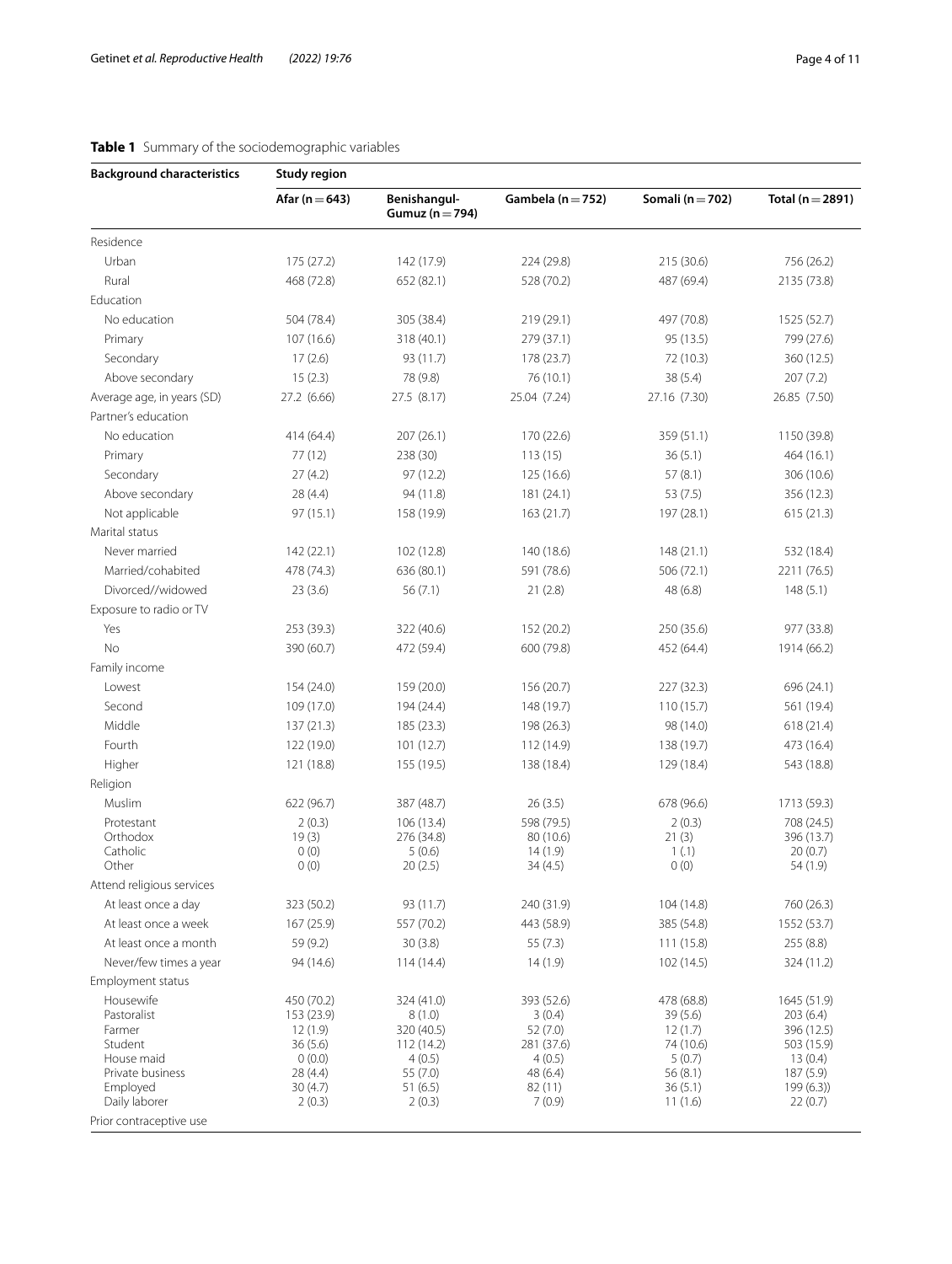# **Table 1** (continued)

Yes No

Intend to use contraceptives Yes No

480 (63.8)

377 (50.1) 375 (49.9)

277 (34.9)

595 (74.9) 199 (25.1)

according to Babalola [\[19](#page-10-12)] and using SPSS's Analysis of a Moment Structures version 20.

534 (83.1)

140 (21.8) 503 (78.2)

The five ideation factors were contraception awareness (composed of 12 ideation items), self-efficacy (7 items), rejection of myth and rumor (10 items) intra-family discussion (6 items), and family support (6 items). Contraception awareness and rejection of myth and rumor fall under the cognitive domain; self-efficacy belongs to the emotional domain; and intra-family discussion and family support are under the social domain of the ideation model we employed.

The overall acceptance of the structured hypothesis was decided using goodness-of-ft measures, reliability measures, and estimates of the standardized factor loadings. Reliability (Cronbach's alpha, α) was used to assess the degree to which the items capturing the same factor of interest are homogeneous. Alpha values of 0.70 or greater indicated adequate internal consistency. Standardized factor loading values  $(\lambda)$  were used to decide whether items are refective of or a best indicator of the respective factors. A standardized loadings value of 0.60 or greater for refective items was considered acceptable.

Upon completion of the CFA, we conducted a simple binary logistic regression analysis to select potential candidate factors; factors with *p*-value  $\leq 0.25$  were considered for the multiple binary logistic regressions. Finally, we conducted a multiple logistic regression to assess the efect of diferent demographic and ideational factors variables on the intent to use contraceptives. Factors with a  $p$ -value of < 0.05 were considered statistically signifcant. All the analyses, including the CFA, were conducted independently for each region.

# **Ethical considerations**

Ethical clearance was obtained from the institutional review board of Saint Paul's Hospital Millennium Medical College (SPHMMC) on July 9, 2016, with a reference number P.M/23/29/2016. Individual verbal informed consent was obtained before proceeding to the data collection. All information obtained from the individual subjects was kept confdential. Coding and aggregate reporting were used to eliminate respondents' identifcation and ensure anonymity.

591 (84.2)

141 (20.1) 561 (79.9)

# **Results**

## **Sociodemographic characteristics of study participants**

A total of 2891 WRA participated across the four emerging regions of Ethiopia (see Table [1\)](#page-3-0). Participants from Gambela were slightly younger (25 years old) on average than those from Afar, Benishangul-Gumuz, and Somali, who averaged around 27 years old. The majority of the participants in all four regions reside in rural areas and were married or cohabitating. A greater proportion of women from Afar and Somali regions had no formal education (more than two-thirds of the participants, compared with less than 40% in Benishangul-Gumuz and Gambela) and did not work outside of the house. Almost all participants in Afar and Somali region were Muslim, the majority in Gambela were Protestant, and Benishangul-Gumuz had the religious greatest heterogeneity.

Among the study participants, Afar and Somali had low rates of previous contraceptive use (between 15.8% and 16.9%). Slightly more than one-third of women from Gambela and 65% of women from Benishangul-Gumuz reported previously using a modern contraceptive method.

# **Ideation score versus intent to use contraceptives in the four emerging regions**

The proportion of women intending to use contraceptives is higher (74.9%) in Benishangul-Gumuz, whereas it is comparable in Afar and Somali (21.8% and 20.1%, respectively; Table [1](#page-3-0)). The ideation score of these  $41$ items has a low mean (standard deviation). In all study regions, the proportion of women intending to use contraceptives in the future increases when their ideation score increases (Fig. [1\)](#page-5-0).

1882 (65.1)

1253 (43.3) 1638 (56.7)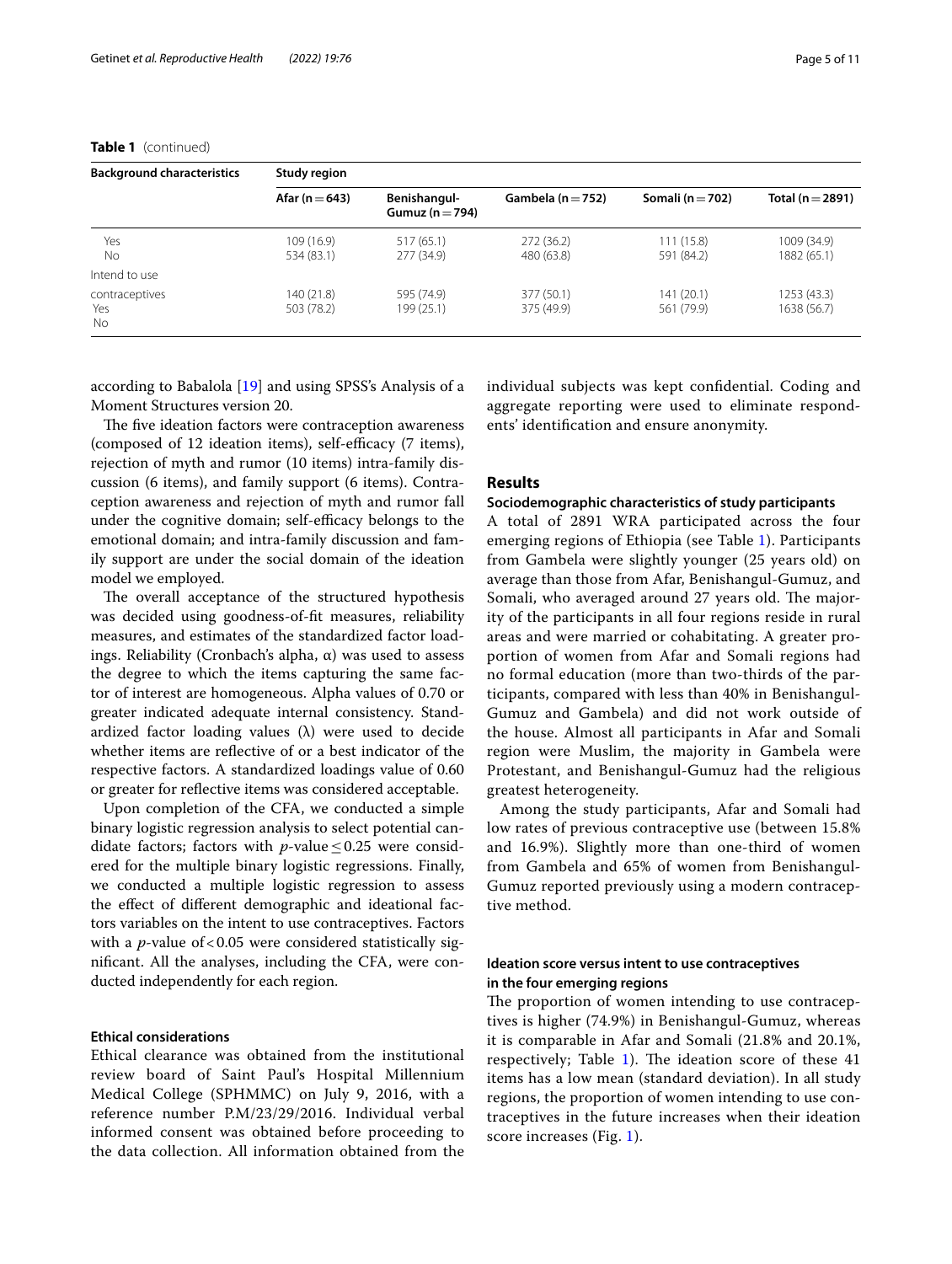

## <span id="page-5-0"></span>**Confrmatory factor analysis**

Based on the results of CFA, the hypothesized fve-ideation factor CFA model fts the sample data reasonably. Even though all factor loadings are significant  $(p<0.05)$ , some of the items have low  $( $0.60$ ) standardized loadings (rep$ resented by "-" in Table [2\)](#page-6-0) on factors, suggesting that they are unreliable indicator of their respective factors (Table [2](#page-6-0)). Therefore, for each region, the five ideational factors were generated using items with standardized factor loadings values of  $\geq$  0.60 in that particular region.

# **Multiple binary logistic regressions: association of diferent demographic and ideational factors with the intent to use contraceptives**

Results of the multiple binary logistic regression for potential candidates selected using the binary logistic regression is presented for each region in Table [3.](#page-8-0)

# **Afar region**

The demographic factors (residence, education, prior contraceptive use, and number of children) and four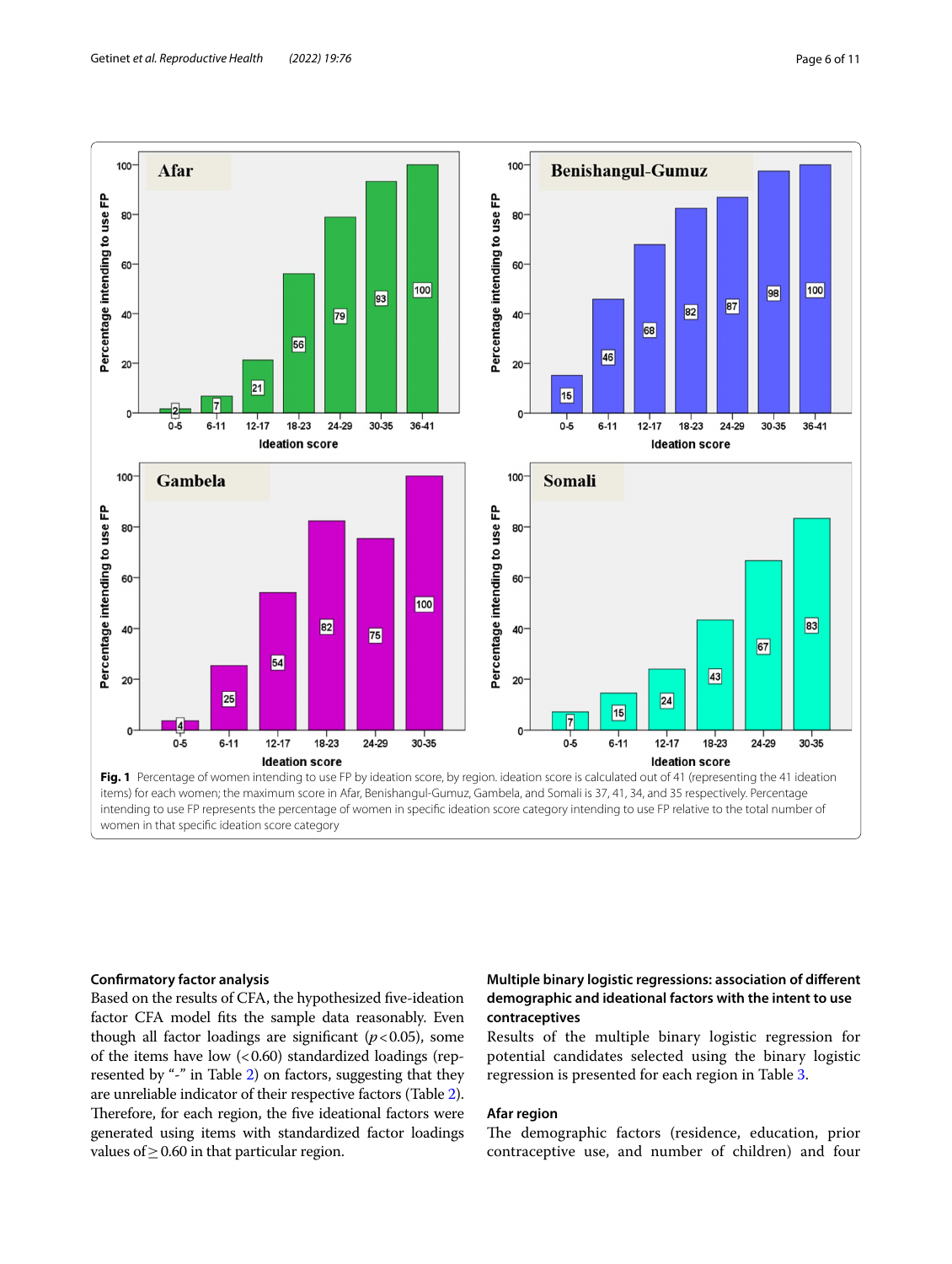<span id="page-6-0"></span>**Table 2** Findings of CFA; standardized factor loadings and factors reliability measure in the four emerging regions

|                |                                                                                                    | Afar |                          | Benishangul- Gambela<br>Gumuz |                          |      |                   | Somali |                          |
|----------------|----------------------------------------------------------------------------------------------------|------|--------------------------|-------------------------------|--------------------------|------|-------------------|--------|--------------------------|
|                | No. Factor/items                                                                                   | α    | λ                        | α                             | λ                        | α    | λ                 | α      | λ                        |
|                | Contraception awareness                                                                            | 0.87 |                          | 0.85                          |                          | 0.90 |                   | 0.87   |                          |
| 1              | Aware of female sterilization                                                                      |      | 0.87                     |                               | 0.61                     |      | $\qquad \qquad -$ |        |                          |
| 2              | Aware of male sterilization                                                                        |      | 0.84                     |                               |                          |      |                   |        |                          |
| 3              | Aware of IUD                                                                                       |      | 0.77                     |                               |                          |      |                   |        | 0.62                     |
| 4              | Aware of injectables                                                                               |      | $\overline{\phantom{0}}$ |                               |                          |      | 0.87              |        | 0.64                     |
| 5              | Aware of implants                                                                                  |      |                          |                               |                          |      | 0.80              |        | 0.79                     |
| 6              | Aware of pill                                                                                      |      |                          |                               |                          |      | 0.85              |        | 0.67                     |
| 7              | Aware of male condom                                                                               |      |                          |                               | 0.61                     |      | 0.93              |        | 0.77                     |
| 8              | Aware of female condom                                                                             |      | 0.68                     |                               | 0.65                     |      | 0.69              |        | $\overline{\phantom{a}}$ |
| 9              | Aware of lactation amenorrhea                                                                      |      |                          |                               |                          |      | $\equiv$          |        |                          |
| 10             | Aware of rhythm                                                                                    |      |                          |                               | 0.66                     |      |                   |        | 0.63                     |
| 11             | Aware of withdrawal                                                                                |      | 0.71                     |                               | 0.65                     |      |                   |        | $\sim$                   |
| 12             | Aware of emergency contraceptive                                                                   |      | 0.72                     |                               | 0.64                     |      | ÷                 |        | 0.61                     |
|                | Self-efficacy                                                                                      | 0.90 |                          | 0.89                          |                          | 0.95 |                   | 0.89   |                          |
| 1              | Perceived self-efficacy for starting a conversation with partner about FP                          |      | 0.67                     |                               | 0.78                     |      | 0.79              |        | 0.78                     |
| 2              | Perceived self-efficacy for convincing partner that they should use a FP method                    |      | 0.77                     |                               | 0.78                     |      | 0.85              |        | 0.80                     |
| 3              | Perceived self-efficacy for obtaining a FP method if decided to use one                            |      | 0.78                     |                               | 0.89                     |      | 0.92              |        | 0.89                     |
| $\overline{4}$ | Perceived self-efficacy for using a FP method even if partner doesn't want you to                  |      | 0.69                     |                               | $\equiv$                 |      | 0.82              |        | $\equiv$                 |
| 5              | Perceived self-efficacy for using a FP method even if no friend or neighbor uses                   |      | 0.84                     |                               | 0.87                     |      | 0.95              |        | 0.77                     |
| 6              | Perceived self-efficacy for using a FP method even if religious leader did not think she<br>should |      | 0.69                     |                               | 0.73                     |      | 0.77              |        |                          |
| 7              | Perceived self-efficacy for getting to a place where contraceptives are provided if<br>needed      |      | 0.77                     |                               | 0.70                     |      | 0.89              |        | 0.71                     |
|                | Rejection of myth and rumor                                                                        | 0.94 |                          | 0.86                          |                          | 0.90 |                   | 0.92   |                          |
| 1              | Disagreed that use of contraceptive injection can make a woman sterile                             |      | 0.70                     |                               |                          |      |                   |        | 0.77                     |
| $\overline{2}$ | Disagreed that people who use contraception end up with health problems                            |      | 0.79                     |                               |                          |      | 0.80              |        | 0.81                     |
| 3              | Disagreed that contraceptives can harm your womb                                                   |      | 0.83                     |                               | 0.74                     |      | 0.85              |        | 0.85                     |
| $\overline{4}$ | Disagreed that contraceptives reduce women's sexual urge                                           |      | 0.85                     |                               | 0.68                     |      | 0.82              |        | 0.71                     |
| 5              | Disagreed that contraceptives can cause cancer                                                     |      | 0.83                     |                               | 0.78                     |      | 0.87              |        | 0.80                     |
| 6              | Disagreed that contraceptives can give you deformed babies                                         |      |                          |                               |                          |      | 0.87              |        | 0.70                     |
| 7              | Disagreed that contraceptives are dangerous to your health                                         |      |                          |                               |                          |      | 0.72              |        | 0.81                     |
| 8              | Disagreed that women who use FP may become promiscuous                                             |      |                          |                               |                          |      | $\equiv$          |        | 0.64                     |
| 9              | Disagreed that women who cook cannot<br>use FP                                                     |      |                          |                               |                          |      | 0.71              |        | 0.68                     |
| 10             | Disagreed that women who do not get enough nutrition should not use FP                             |      | 0.61                     |                               |                          |      | 0.64              |        |                          |
|                | Intra-family discussion                                                                            | 0.84 |                          | 0.77                          |                          | 0.82 |                   | 0.74   |                          |
| $\mathbf{1}$   | Discussed FP with mother                                                                           |      | 0.65                     |                               | $\equiv$                 |      | 0.77              |        | $\overline{\phantom{m}}$ |
| 2              | Discussed FP with mother-in-law                                                                    |      | 0.68                     |                               | 0.68                     |      | $\equiv$          |        | 0.78                     |
| 3              | Discussed FP with aunt                                                                             |      | 0.74                     |                               | $\qquad \qquad -$        |      | 0.72              |        | $\equiv$                 |
| 4              | Discussed FP with sister                                                                           |      | 0.73                     |                               | $\overline{\phantom{m}}$ |      | $\equiv$          |        | $\equiv$                 |
| 5              | Discussed FP with sister-in-law                                                                    |      | 0.70                     |                               | 0.71                     |      | 0.61              |        | 0.77                     |
| 6              | Discussed FP with father                                                                           |      | 0.65                     |                               |                          |      | 0.69              |        |                          |
|                | Family support                                                                                     | 0.88 |                          | 0.86                          |                          | 0.91 |                   | 0.83   |                          |
| $\mathbf{1}$   | Perceived that mother would support my use of contraceptives                                       |      | $\equiv$                 |                               | 0.67                     |      | 0.70              |        |                          |
| 2              | Perceived that mother-in-law would support my use of contraceptives                                |      | 0.82                     |                               | 0.88                     |      | 0.90              |        | 0.86                     |
| 3              | Perceived that sister-in-law would support my use of contraceptives                                |      | 0.88                     |                               | 0.82                     |      | 0.89              |        | 0.88                     |
| 4              | Perceived that father would support my use of contraceptives                                       |      | 0.85                     |                               | 0.66                     |      | 0.79              |        | 0.63                     |
| 5              | Perceived that father-in-law would support my use of contraceptives                                |      | 0.76                     |                               | 0.78                     |      | 0.89              |        | 0.87                     |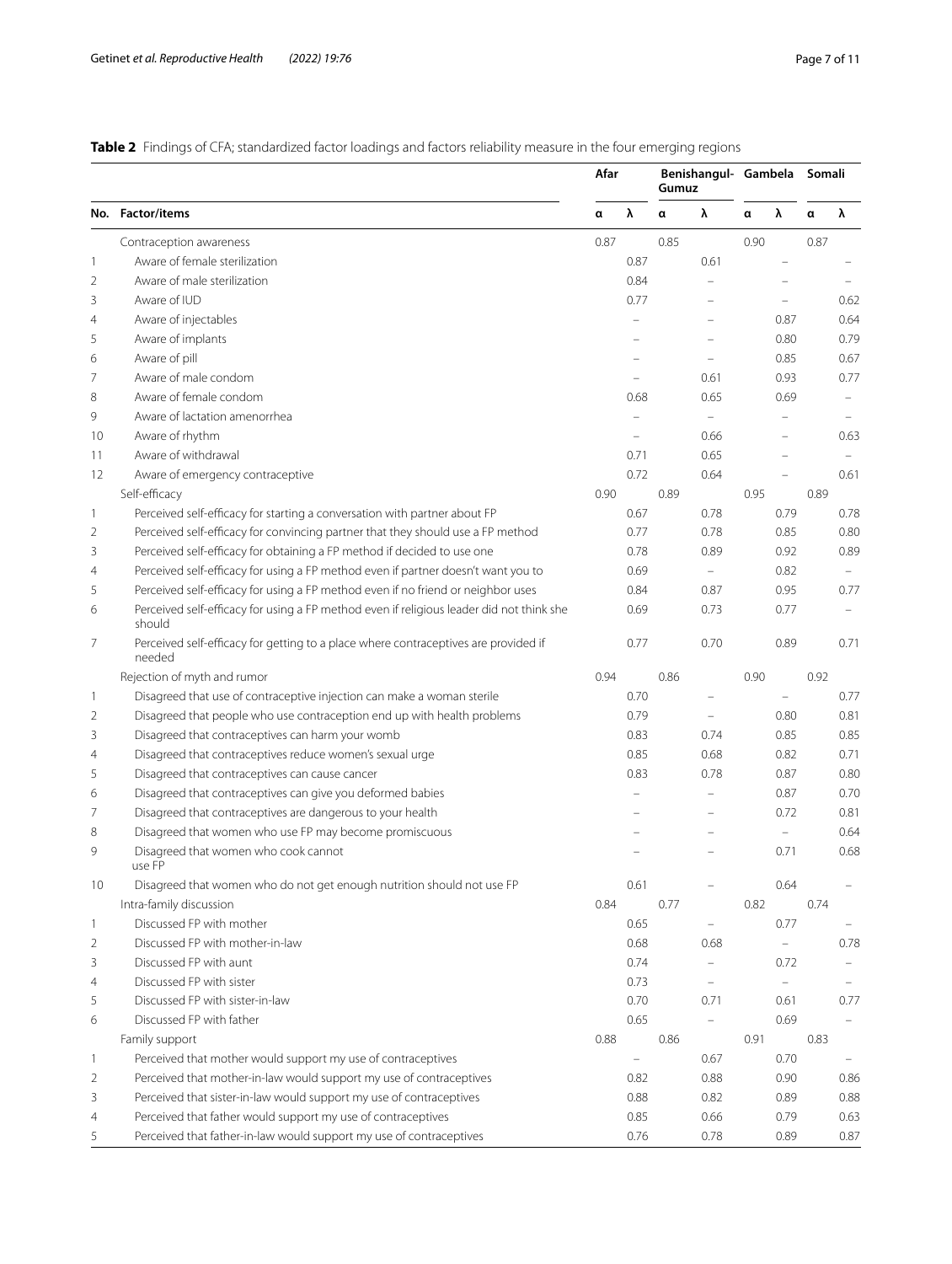## **Table 2** (continued)

|   |                                                                        | Afar                     |  | Benishangul- Gambela Somali<br>Gumuz |  |                          |  |                          |  |
|---|------------------------------------------------------------------------|--------------------------|--|--------------------------------------|--|--------------------------|--|--------------------------|--|
|   | No. Factor/items                                                       |                          |  | αλαλαλαλ                             |  |                          |  |                          |  |
| 6 | Perceived that religious leader would support my use of contraceptives | $\overline{\phantom{0}}$ |  | $\overline{\phantom{0}}$             |  | $\overline{\phantom{0}}$ |  | $\overline{\phantom{0}}$ |  |

ideational factors (contraception awareness, self-efficacy, rejection of myth and rumor and family support) showed signifcant association with the intent to use contraceptives at 5% level of signifcance.

Women who had better awareness of contraceptives had a 6.06 times higher chance of intending to use contraceptives compared to women with a low awareness of contraceptives. Increased family support was associated with a 54% higher likelihood of the intent to use contraceptives (Table [3\)](#page-8-0).

## **Benishangul-Gumuz region**

The demographic factors (education, age, attend on religious services and number of children) and the ideational factors of self-efficacy and rejection of myth and rumor showed signifcant association with the intent to use contraceptives at the 5% level of signifcance.

Women who had high rejection of myth and rumor had a 2.83 times higher chance of intending to use contraceptives compared to lesser scores on rejecting myth and rumors. High self-efficacy was associated with a 4.76 times higher chance of intending to use contraceptives (Table [3](#page-8-0)).

## **Gambela region**

Demographic factors (age, attend on religious services, prior contraceptive use, and number of children) and two ideational factors (self-efficacy and rejection of myth and rumor) showed signifcant association with the intent to use contraceptives at 5% level of signifcance.

Women who had high levels of rejection of FP myth and rumor were 2.0 times more likely to report intention of future contraceptive use, compared to women with lesser scores on rejection of myths and rumors. High self-efficacy in FP was associated with a 6.25 times higher level of reporting an intention of future contraceptive use (Table [3](#page-8-0)).

## **Somali region**

The demographic factors of age and prior contraceptive use and only one ideational factor of self-efficacy in FP showed signifcant association with the intent to use contraceptives at 5% level of significance. High self-efficacy was associated with a 3.45 times higher chance of intending to use contraceptives (Table [3\)](#page-8-0).

# **Discussion**

This study revealed the differences and commonalities of ideational factors as determinants of contraceptive use intentions in the four emerging regions of Ethiopia. The findings showed that for each region, higher contraceptive ideation scores were associated with greater intention of future contraceptive use. This finding is consistent with previous fndings suggesting that higher contraceptive ideation is one important means to promote intentions to use contraceptives  $[8, 18-20]$  $[8, 18-20]$  $[8, 18-20]$  $[8, 18-20]$  $[8, 18-20]$ . Even with diferences in contraceptive prevalence and reproductive health outcomes across the four emerging regions of Ethiopia, a similar positive correlation of contraceptive ideation and the intent to use contraceptives was observed in each of the regions.

We observed variation across regions on the effect of ideational factors on intention to use contraception. Of the five dimensions of ideation, self-efficacy was an important predictor of the intention to use contraception in all regions of the study, a result consistent with evidence from prior research [\[19](#page-10-12), [20\]](#page-10-13). Rejection of myth and rumor was the other important dimension of ideation in all regions except in Somali. Contraception awareness and family support were signifcant in Afar region only. In Afar household decision making, men are generally the authority figure and have the final say  $[21]$  $[21]$ . This might be the reason for the strong infuence of family support as the strong determinant of the intent to use FP.

The role that the different ideation dimensions play in contraceptive use intention can help guide health education initiatives. The results from this study provide information to regional/district health offices to tailor their areas of focus to improve future contraceptive use. Selfefficacy was found to be a significant predictor variable on the intent to use contraceptives in all the four regions. Thus, the communication programs in the four regions should focus on increasing self-efficacy for contraceptive use. Strategies for strengthening self-efficacy for contraceptive use should include encouraging clients to use contraceptives for the frst time and develop mastery of the practice. Along with communications emphasizing self-efficacy, regional/district health offices should identify and address psychological, logistic, and structural barriers to contraceptive access. Family planning programs should provide opportunities for women to learn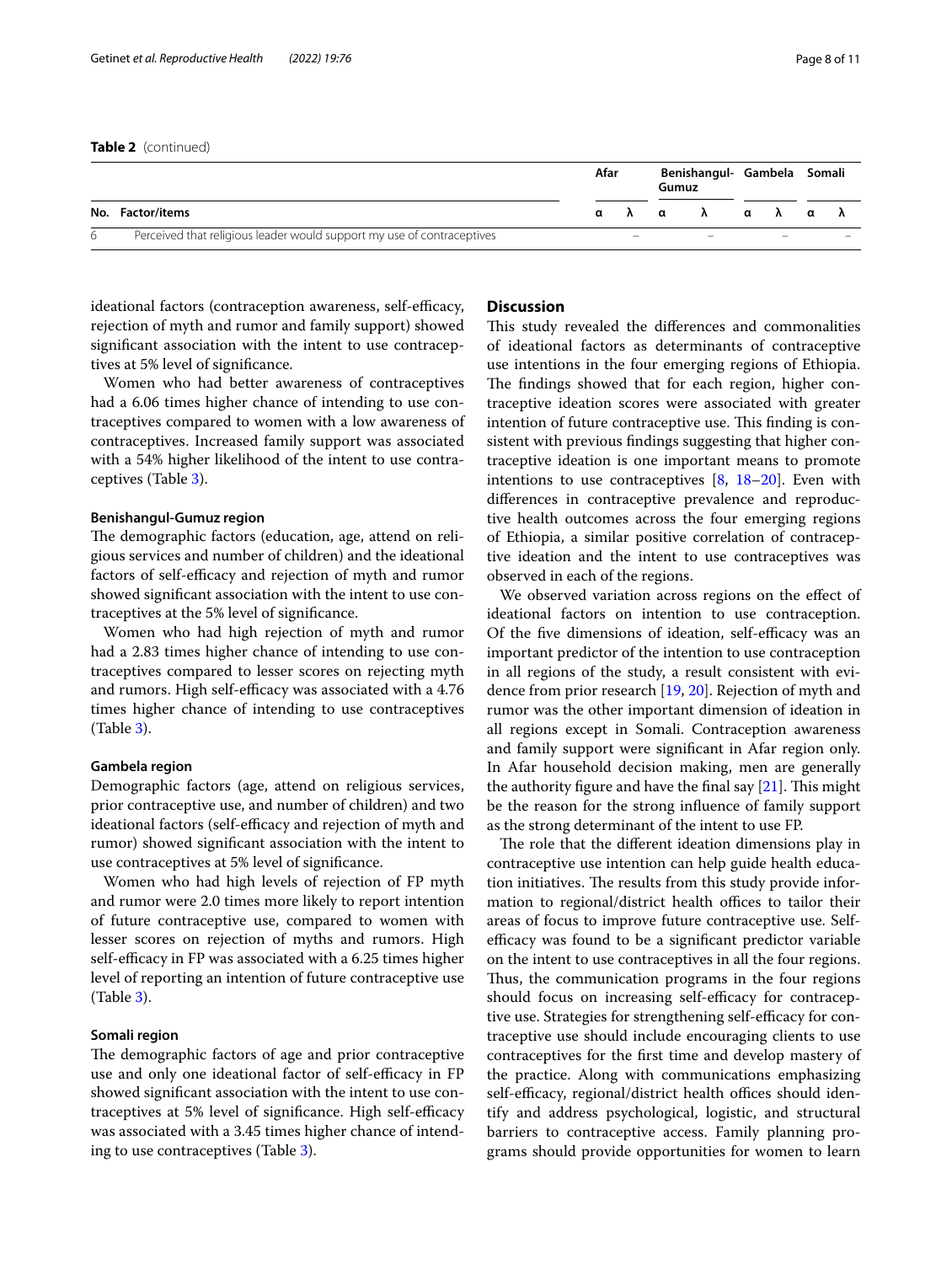<span id="page-8-0"></span>**Table 3** Association of ideation and different demographic factors with intention to use contraceptives, multiple binary logistic regression

#### **Variable Afar Benishangul-Gumuz Gambela Somali AOR AOR AOR AOR** Residence Rural (comparison group) Urban 3.08\* 0.87 0.59 NS Education No education(comparison group) Primary Secondary Above secondary 1.22\* 1.15 3.58\* 1.79\* 5.06\* 1.29 2.26 1.50 0.78 1.48 0.77 1.03 Age (years) 15–24 (comparison group) 25–34 35–49 0.76 0.54  $0.49*$  $0.13*$ 0.97 0.36\* 0.69 0.29\* Partner's education No education (comparison group) Primary Secondary Above secondary 0.56 0.93 0.71 1.63 2.73 2.50 0.75 1.09 0.87 0.31 0.63 0.70 Marital status Never married (comparison group) Married/cohabited Divorced/widowed NS 0.59 0.60 NS NS Exposure to radio or TV No (comparison group) Yes 1.75 0.80 1.19 1.50 Family income Lowest (comparison group) Second Middle Fourth Higher NS NS 0.48 0.39 0.47 0.63 1.52 1.53 1.17 0.83 Religion Muslim (comparison group) Non-Muslim 3.28 NS 1.21 3.33 Attend on religious services At least once a day (comparison group) At least once a week At least once a month Never/few times a year 1.23 0.88 0.57 1.91 2.19 2.79\* 1.85\* 1.15 1.86 2.03 1.37 1.61 Employment status House wife(comparison group) Pastoralist Farmer Employed **Other** NS 0.97 0.92 0.66 0.50 NS 0.26 0.24 0.61 0.47 Prior contraceptive use Yes (comparison group) No 0.29\* 0.59 0.18\* 0.07\* No. of children

# **Table 3** (continued)

| Variable                    | Afar<br>Gumuz              | Benishangul-                  | Gambela<br>Somali             |                      |  |  |
|-----------------------------|----------------------------|-------------------------------|-------------------------------|----------------------|--|--|
|                             | <b>AOR</b>                 | AOR                           | <b>AOR</b>                    | <b>AOR</b>           |  |  |
| Zero (comparison group)     |                            |                               |                               |                      |  |  |
| $1 - 2$<br>$3 - 4$<br>> 5   | 0.43<br>$0.32*$<br>$0.29*$ | $3.07*$<br>$3.13*$<br>$6.24*$ | $0.32*$<br>$0.31*$<br>$0.15*$ | 1.79<br>1.35<br>2.24 |  |  |
| Ideational factors          |                            |                               |                               |                      |  |  |
| Contraception awareness     | $6.06*$                    | 1.22                          | 1.88                          | 4.22                 |  |  |
| Self-efficacy               | $3.85*$                    | 476*                          | $6.25*$                       | $3.45*$              |  |  |
| Rejection of myth and rumor | $2.34*$                    | $2.83*$                       | $2.0*$                        | 1.13                 |  |  |
| Intra-family discussion     | 1.42                       | 0.48                          | 0.49                          | 1.66                 |  |  |
| Family support              | $1.54*$                    | 0.96                          | 1.28                          | 1.39                 |  |  |

*NS* not selected by the simple binary logistic regression, *AOR* adjusted odds ratio \**p*-value<0.05

and practice how to communicate with their spouses about contraceptive use. Other relevant strategies should include opportunities for the audience to learn from a satisfed contraceptive user similar in other respects to the non-using audience. Observing relevant behaviors in others allows one to form "a conception of how new behavior patterns are performed, and on later occasions the symbolic construction serves as a guide for action" [[22\]](#page-10-15). Modeling relevant behaviors can be implemented in small groups or through the mass media. Promoting discussion about contraceptive use with signifcant others and encouraging personal advocacy in favor of contraceptive use among the intended audience are also important to build self-efficacy.

The rejection of myth and rumor dimension of ideation was found to be a signifcant predictor variable on the intent to use contraceptives in Afar, Benishangul-Gumuz, and Gambela. For these regions, efectively demystifying myths and rumors about contraceptives through strategically designed messages that provide factual information on contraceptives will be vital to improve the intention to use contraceptives. Mass media and community conversations that allow participants to discuss the prevailing myths about contraceptives in their community and critically examine their personal beliefs about contraceptives may be helpful. Given the important role of family support in Afar, the relevant regional/district health office should broaden the reach of family planning education programs to include in-laws—particularly mothers-inlaw—to shift ideation of contraceptive use.

In addition to the ideation factors, we found other sociodemographic variables that predicted the intent to use contraceptives and that aligned with previous fndings in the literature. In the Afar and Benishangul-Gumuz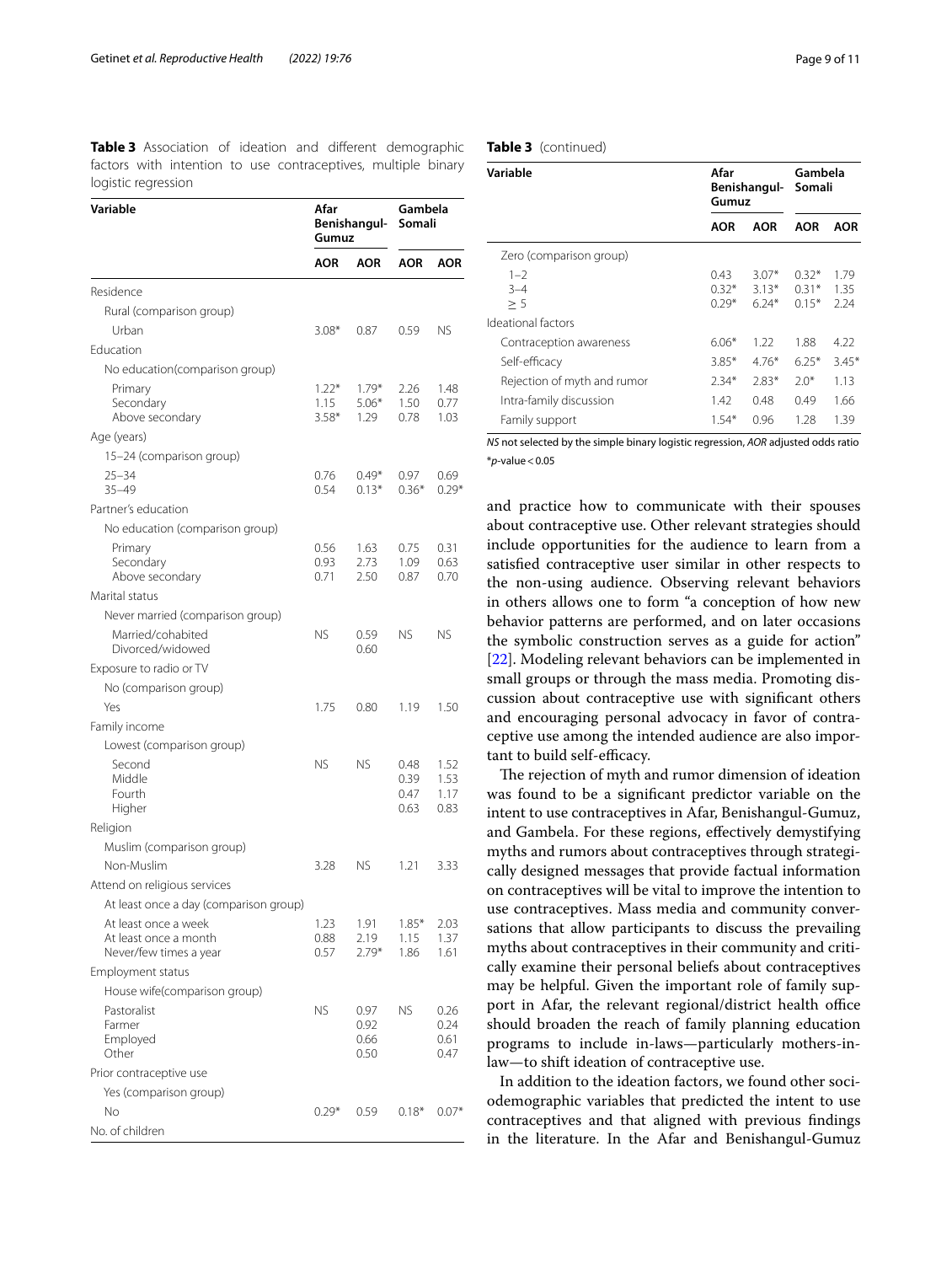regions, education was found to be a positive predictor on intention to use contraceptives. Women's educational level on contraceptive use has been well documented, especially in developing countries where high proportions of women are not using FP services [\[19](#page-10-12), [23](#page-10-16)[–25](#page-10-17)]. However, we did not see the same efect in Gambela and Somali region, perhaps because everyone (educated or not) adheres to decrees from ethnic/religious leaders.

Younger women had higher intentions to use contraceptives in the future. Studies in low and middle income countries [[19,](#page-10-12) [23](#page-10-16)] reveal that younger women are more likely to use FP services than older women. This difference may be due to continuous education attainment opportunities that might improve a younger generation's knowledge about utilizing contraception.

In this study, women's place of residence afects contraception use intention. In particular, women belonging to a pastoralist community had lower intentions of using contraceptives compared with non-pastoralist ones, consistent with other studies [[24,](#page-10-18) [26](#page-10-19)]. Pastoralist communities of Ethiopia, which are hard to reach and mobile, have comparatively less access to and provision of health care services such as medicines, health equipment, health providers, and other services. These factors combine to result in low quality, high cost services; coupled with the lack of transportation, these factors result in unmet demand for health services, including family planning.

Parity had an uneven efect. In Afar and Gambela regions, women who had a greater number of children expressed less the intent to use contraceptives, whereas the opposite was true for Benishangul-Gumuz, where women's intention to use contraceptives increased as the number of children increased. Similar research from Bangladesh [[23\]](#page-10-16) showed that women with large number of children tended to use contraceptives more compared to women with fewer children.

This study has limitations. The information collected is self-reported. There is, therefore, the possibility that the ideation and intention to use family planning responses may have been afected by social desirability bias. Prior to data collection, the data collectors were trained to minimize subjectivity and the infuence of social desirability. Only selected districts were included in the study raising the question of generalizability; this may not be an important issue in the Somali and Afar regions, which have a homogeneous ethnic and religious distribution. For the Benishangul-Gumuz and Gambela regions, however, where there is ethnic diversity, we attempted to include districts from each ethnic group.

#### **Abbreviations**

AOR: Adjusted odds ratio; CFA: Confrmatory factor analysis; CPR: Contraceptive prevalence rate; EDHS: Ethiopian Demographic and Health Survey; FMoH: Federal Ministry of Health; FP: Family planning; SPHMMC: Saint Paul's Hospital Millennium Medical College; SPSS: Statistical Package for the Social Sciences; WRA: Women of reproductive age.

#### **Acknowledgements**

We thank Federal Ministry of Health (FMoH) of Ethiopia, Saint Paul's Hospital Millennium Medical College (SPHMMC), regional/district health offices, study participants, and data collectors. Our gratitude goes to Dr Lisa M. DeMaria from Mathematica for her kind support throughout the manuscript submission process.

## **About the supplement**

This article has been published as part of Reproductive Health Volume 19 Supplement 1 2022: Sexual and Reproductive Health in Ethiopia: Gains and Refections Over the Past Two Decades. The full contents of the supplement are available at [https://reproductive-healthjournal.biomedcentral.com/artic](https://reproductive-healthjournal.biomedcentral.com/articles/supplements/volume-19-supplement-1) [les/supplements/volume-19-supplement-1](https://reproductive-healthjournal.biomedcentral.com/articles/supplements/volume-19-supplement-1).

#### **Authors' contributions**

Conceived and designed the study: TG, DB, FS, AM, YA, BN, and MK. Analyzed the data: TG. Prepared the manuscript: TG. Revised and edited the manuscript: DB, MG, and TG. All the authors provided support throughout the process and read and approved the fnal manuscript.

#### **Funding**

This study was funded by Federal Ministry of Health (FMoH), Ethiopia. The funder has no role in designing the study, data collection, analysis, interpretation, and writing the manuscript. Publication costs are funded by the David and Lucile Packard Foundation.

#### **Availability of data and materials**

The dataset supporting the conclusions of this article is included within the article (and its Additional fle). The raw data used in this study are available from the corresponding author on reasonable request.

## **Declarations**

#### **Ethics approval and consent to participate**

Ethical clearance was obtained from the institutional review board of Saint Paul's Hospital Millennium Medical College on July 9, 2016, with a reference number P.M/23/29/2016. Individual verbal informed consent was obtained before proceeding to the data collection. All information obtained from the individual subjects was kept private and confdential. Coding and aggregate reporting were used to eliminate respondents' identifcation and ensure anonymity.

#### **Consent for publication**

Not applicable.

#### **Competing interests**

The authors have declared that they have no competing interests.

#### **Author details**

<sup>1</sup> School of Public Health, St Paul's Hospitals Millennium Medical College, Addis Ababa, Ethiopia. <sup>2</sup> Department of Obstetrics and Gynecology, St Paul's Hospitals Millennium Medical College, Addis Ababa, Ethiopia. <sup>3</sup> Research Advisor, St Paul's Hospitals Millennium Medical College, Addis Ababa, Ethiopia. <sup>4</sup>Individual Consultant, Addis Ababa, Ethiopia. <sup>5</sup> Federal Ministry of Health, Addis Ababa, Ethiopia. <sup>6</sup>School of Public Health, Haramaya University, Harar, Ethiopia.

## Accepted: 14 March 2022

Published online: 13 June 2022

#### **References**

<span id="page-9-0"></span>1. Central Statistical Agency (CSA) [Ethiopia] and ICF. 2000. Ethiopia Demographic and Health Survey 2000. Addis Ababa, Ethiopia, and Rockville, Maryland, USA: CSA and ICF.